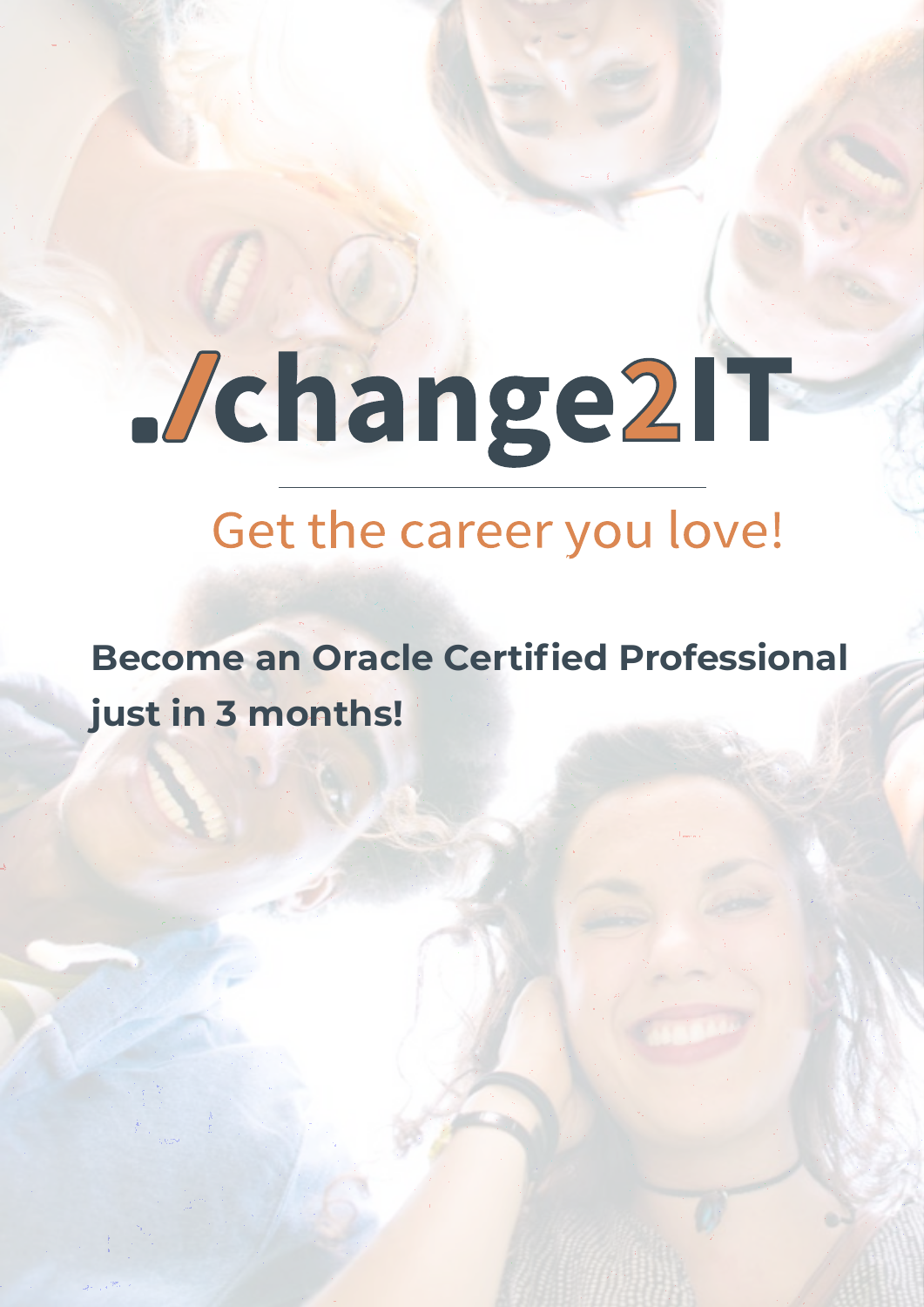## **Table of content**



- . . . . . . . . . . 2
- ...........3
- .......... 5
- ...........6
- ...........13
- .......... 14
- ........... 18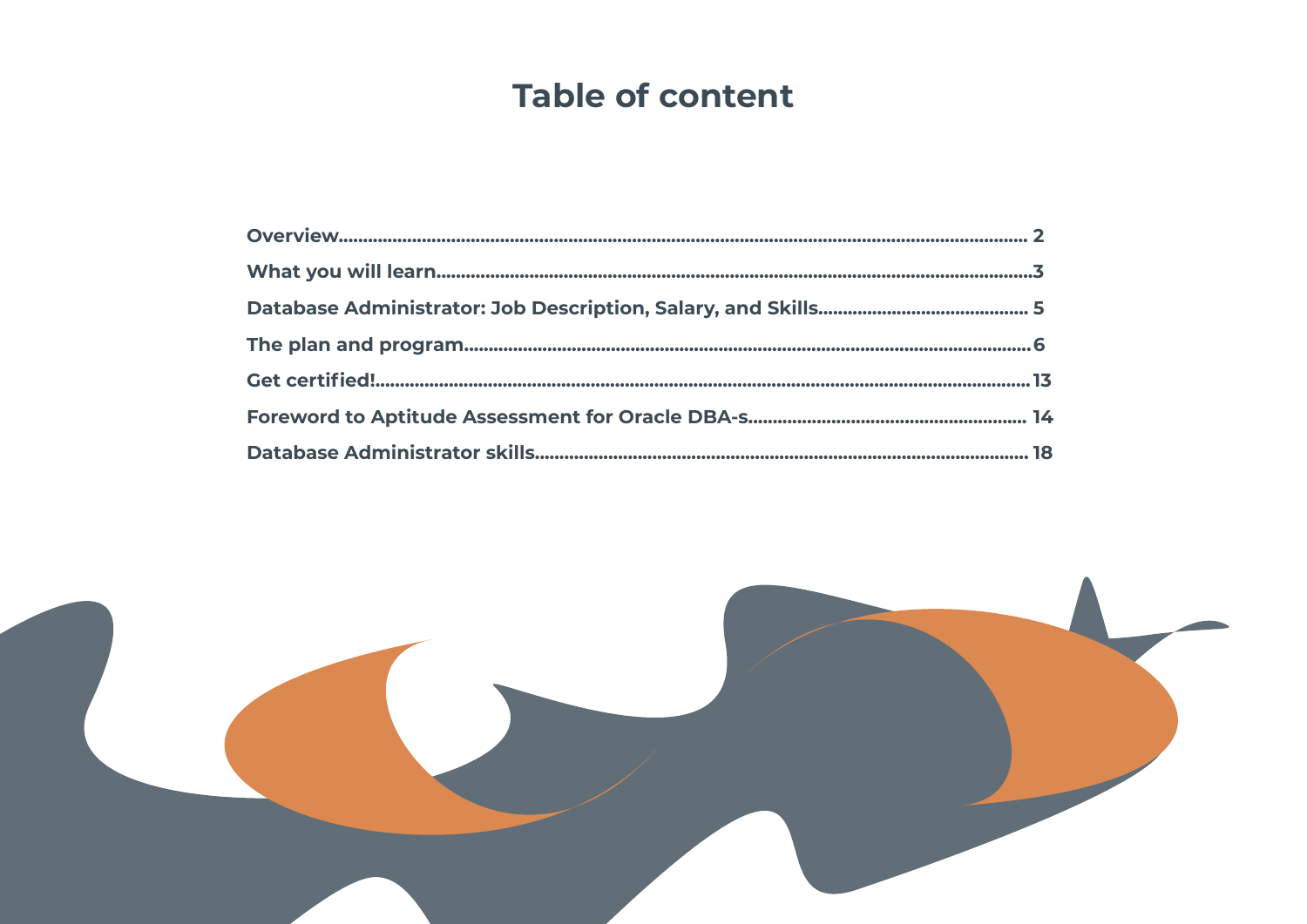#### <span id="page-2-0"></span>**New career ahead of you!**

We created this program for those who are looking for opportunities in life, and wanting to find success in a new field. This is why there is **no previous IT experience or knowledge is required** to participate in Change2IT program. You will know everything worth knowing about us, and our initiative, but never hesitate to contact us, if you have any questions.

#### **The challenge is real!**

**Becoming an IT expert in just 3 months** is not an easy task. Only apply to this program if you have the willingness to learn hard and diligently. In this program you will get everything you need to be able to take the Oracle Certified Professional exam at the end of the training.

#### **What does it mean being an IT professional?**

Being an IT professional is rather a lifestyle than having a job. In the 3 months period of the training we will kickstart your growth as a database administrator but that will be only the beginning of your journey on becoming a top IT expert. You should never forget that lifelong learning is one of the most important things in your career.





### **Overview**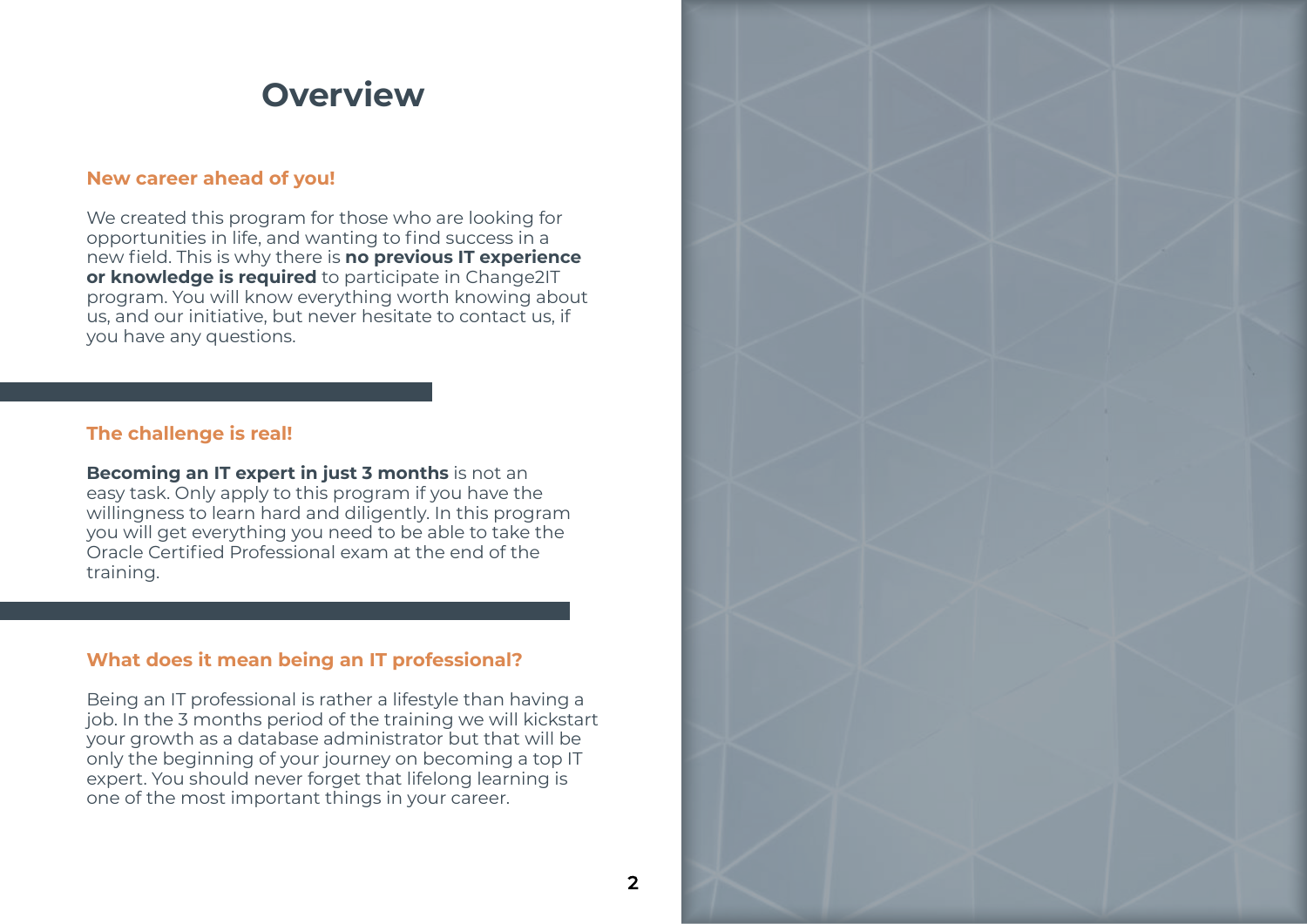## **What you will learn**

#### **We've been teaching Oracle Database Administration and Administrators since 1993 and are committed to excellence. In 12 weeks, you will be able to:**

- ✔ Use SQL language for creating and modifying database tables and other objects, and to retrieve data from those tables.
- ✔ Perform Oracle12c, Oracle18c and Oracle19c Database Administration: the basic and most important tasks, like controlling the instance, managing space, database users and so on
- ↓ Perform Oracle Database Backup and Recovery tasks including the usage of RMAN, flashback technologies and similar
- ✔ Administrate multitenant container databases and pluggable databases inside those containers. (This is not yet mainstream in Oracle, but it may well become mainstream. The main reason so far for learning it here is that it is a requirement for becoming an Oracle Certified Professional DBA).

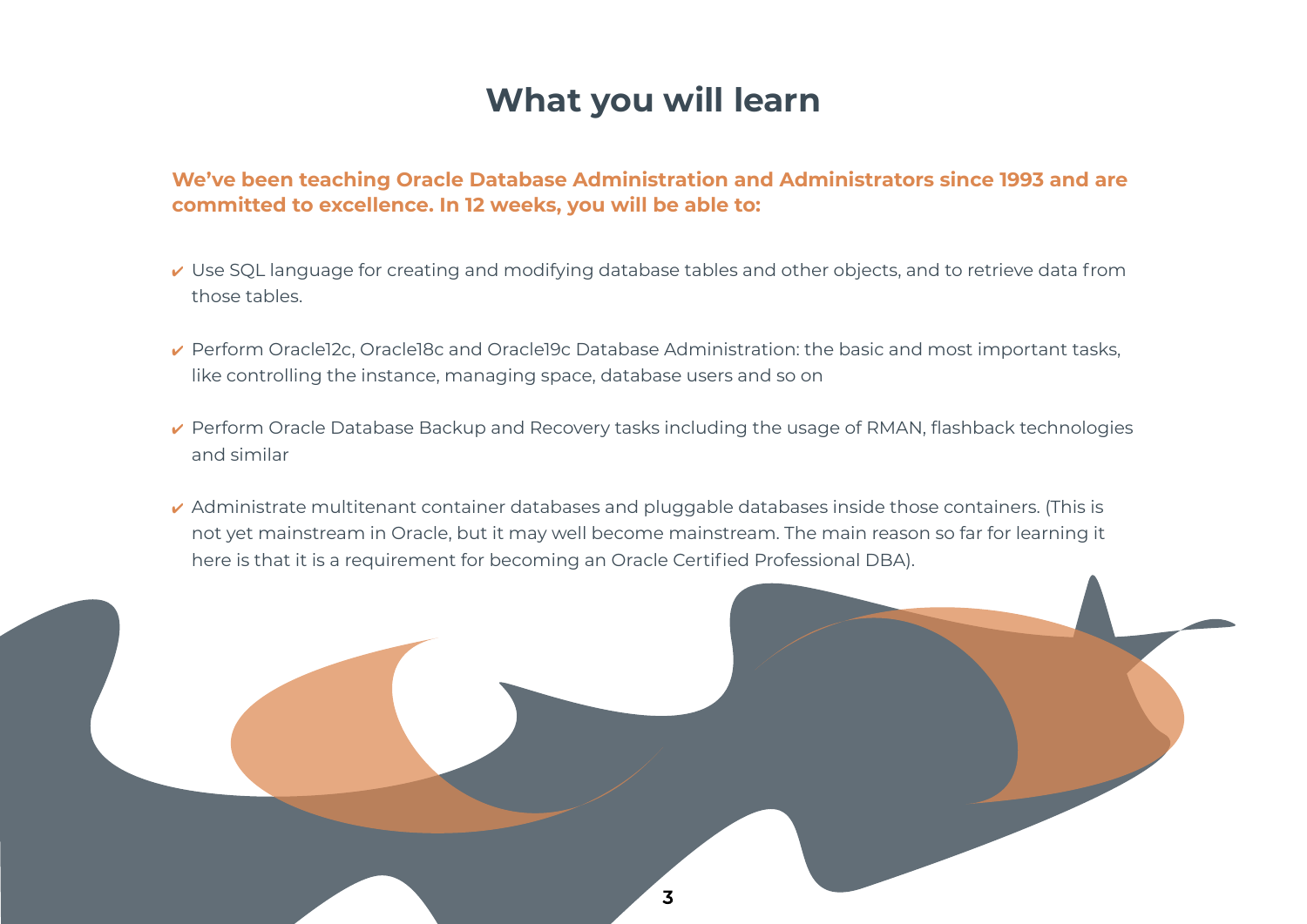# EQUOS

**People Come First** is an IT association that is qualified to help you become an Oracle DBA. We will do so reliably, efficiently, fast and cost-effectively. **Our training** requires much commitment, but we designed it that not only unemployed people can participate in it. You only need 2 weeks break from your job for the first 2 weeks and 1 at the end of the training, which you would have to spend in our beautiful city, Budapest.



A **two week stay in Budapest** is needed though at the beginning of the **3-month long program**, and one week spent in Budapest by the end of the program, for finalizing your knowledge, rehearsal of everything learned and taking the last certification exam.



Between these two sessions in Budapest, you will need at least **10 hours of work weekly** on the materials you'll be given.

Most of the training and practicing occurs outside business hours, so you may be able to achieve this while you work full time.

4





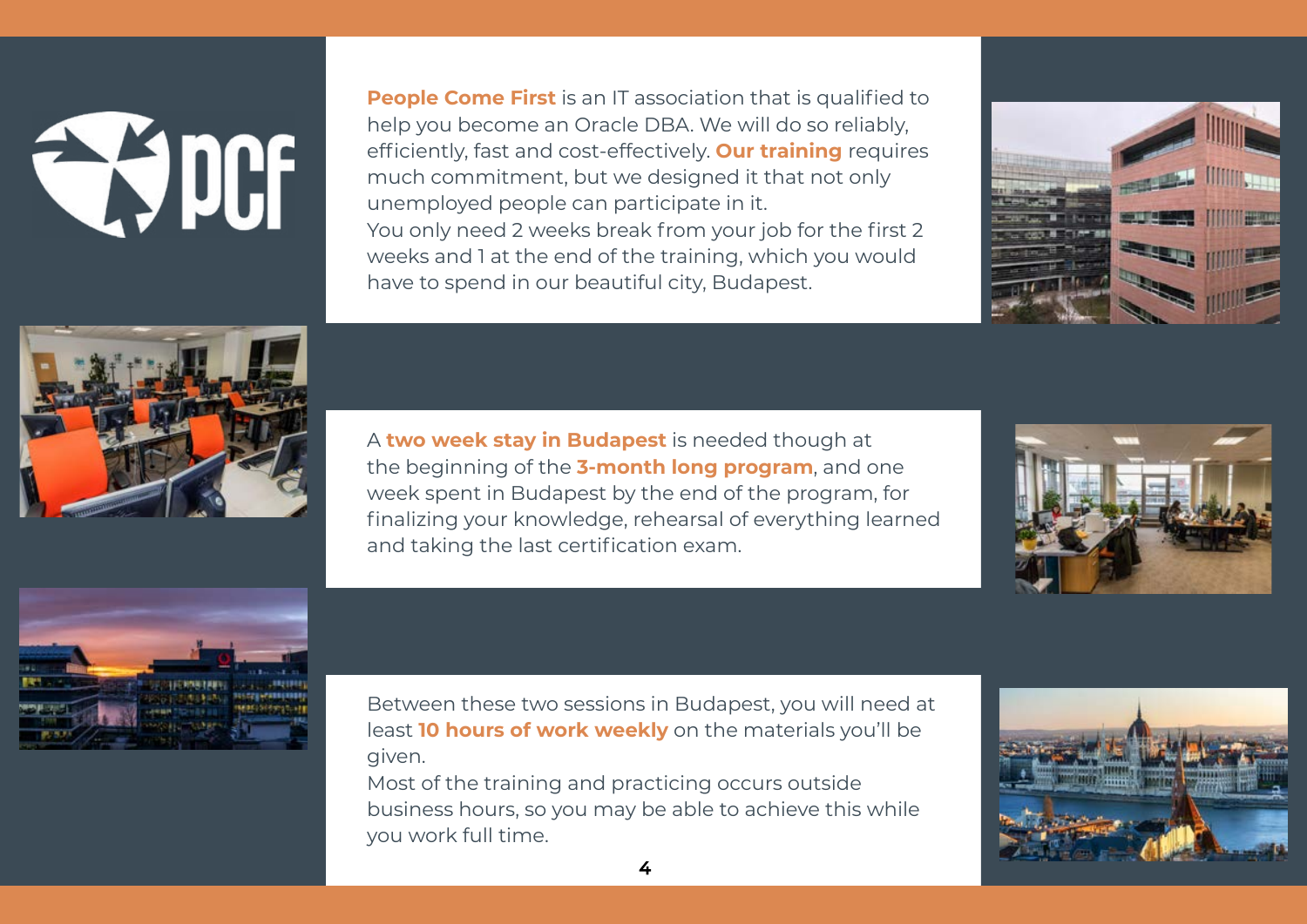## **Database Administrator: Job Description, Salary, and Skills**

<span id="page-5-0"></span>Database administrators (DBAs) are responsible for the evaluation of database software purchases and supervise the modification of any existing database software to meet the needs of their employer.

DBAs are responsible for maintaining the integrity and performance of company databases and guarantee that data is stored securely and optimally. DBAs inform end users of changes in databases and train them to utilize systems.

Through control access, DBAs ensure the security of company data. Their skills and technical expertise are desirable to many organizations, with the highest demand being in data-intensive organizations like insurance, finance, and content providers.

#### **Database Administrator Salaries**

According to the Statistics of PayScale, a database administrator in the Netherlands earns average of €51,965 annually.

The bottom 10% of Database Administrators earned a mean salary of €34,451 and the top 10% earned at least €66,948. Median annual salaries for database administrators were the highest in industries focused on computer system design and related services.

#### **Job Outlook for Database Administrators**

According to the [Bureau of Labor Statistics](https://www.thebalancecareers.com/bureau-of-labor-statistics-bls-2059767), opportunities for database administrators are expected to grow by 11% from 2016 - 2026, faster than the average for all occupations. Demand has been driven by the trend for decision making in most organizations to become progressively more datadriven.

The expansion of cloud computing as a storage option for organizations has also supported increased demand for database experts. Demand is projected to increase by 20% in the computer systems design and related services industry from 2016 - 2026.

#### **Some of the tasks of a Database Administrator are to:**

- install the database software
- create and manage databases
- control the space consumption of the database
- control the access rights: who may access the data and in which way
- monitor and tune the performance of the system (this is a challenging and beautiful task in a data center)
- protect the database against hardware and software failures
- protect the system against human errors
- protect the data against malicious users and intruders automate various database administration tasks as much as possible
- install new versions of the software and patch the code when needed

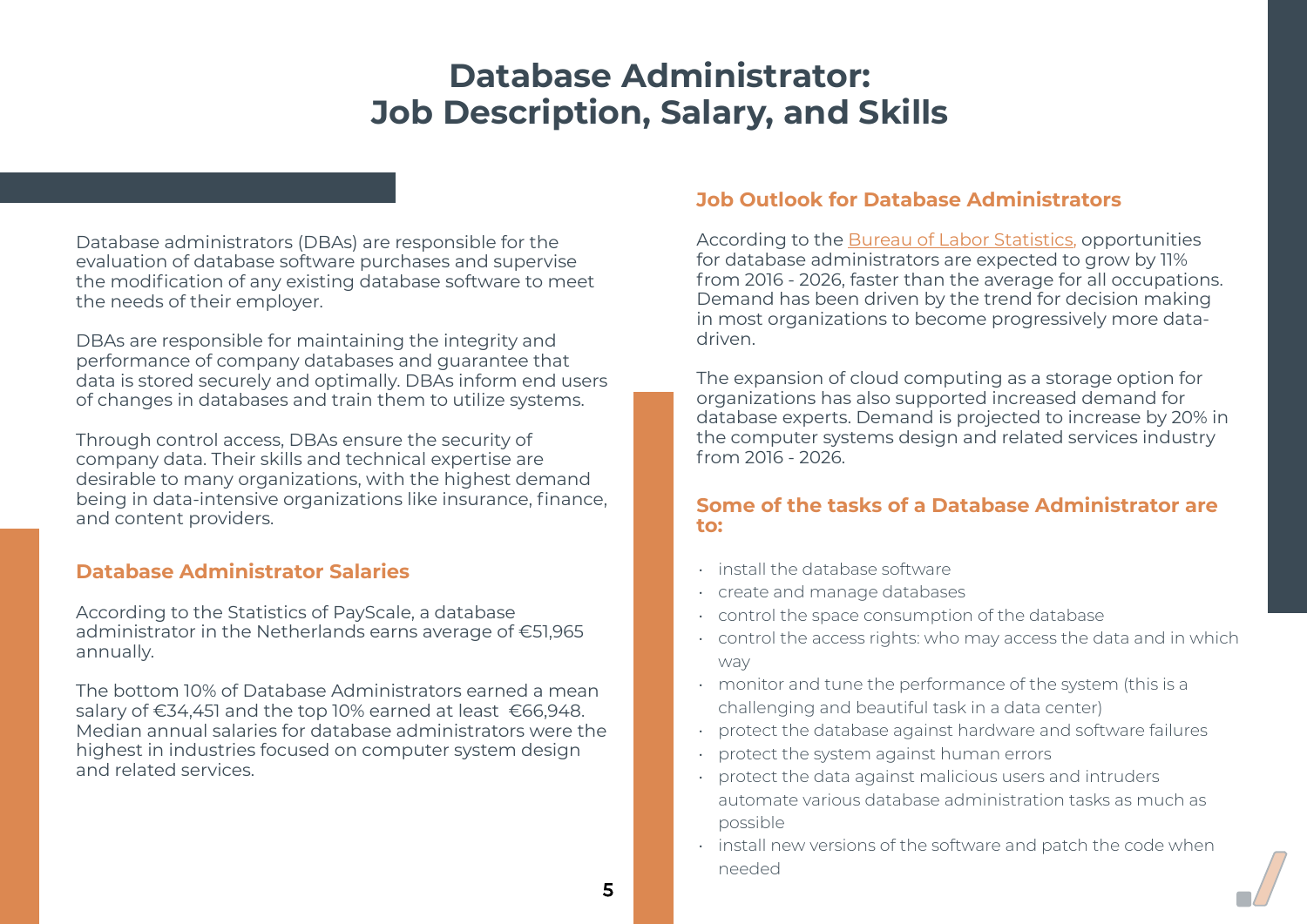## <span id="page-6-0"></span>**Do I need existing IT knowledge?**

We don't require any previous IT knowledge from our candidates, but you have to be motivated and hardworking because this won't be an easy ride.

The goal is to make you a reasonably good expert within **3 months** and to make you an officially **certified Oracle Database Administrator**. You will get the skills and hopefully the certifications as well.

#### **We will make you an expert by:**

- 1. Using the original and **fully licensed course materials** of Oracle University.
- 2. Running courses by trainers that **internationally acknowledged instructors** within Oracle University. With more than 50 (!) years of IT educational experience combined.
- **3. Providing mentors** that are all practicing Oracle Certified Professional (OCP) level Database Administrators.
- **4. Providing the environment** for you to learn and practice as much as you want **for 6 months**.
- **5. Combining on-site training** in the picturesque Budapest with **web-based training** that you may attend from home.
- 6. Besides giving you the knowledge we will strive to help you become either **Oracle Certified Professional DBA** or at least Oracle Certified Associate DBA.

## **The plan and program**

#### **The program consists of 3 major parts:**

- 1. The **first 2 weeks** will be a contact session where you will join us here, **in Budapest** for the classroom trainings. During this period you will get familiar with SQL, and the basic concepts of the Oracle Databases.
- 2. The **next 9 weeks** you will spend **at home**, but we will be a daily part of your life for this period, because of the remote sessions and mentoring.
- 3. On the **last week** of the program will be your time to shine, and show the world everything you learned. You will have to take **two exams** and everything will be set to start your new career in IT!



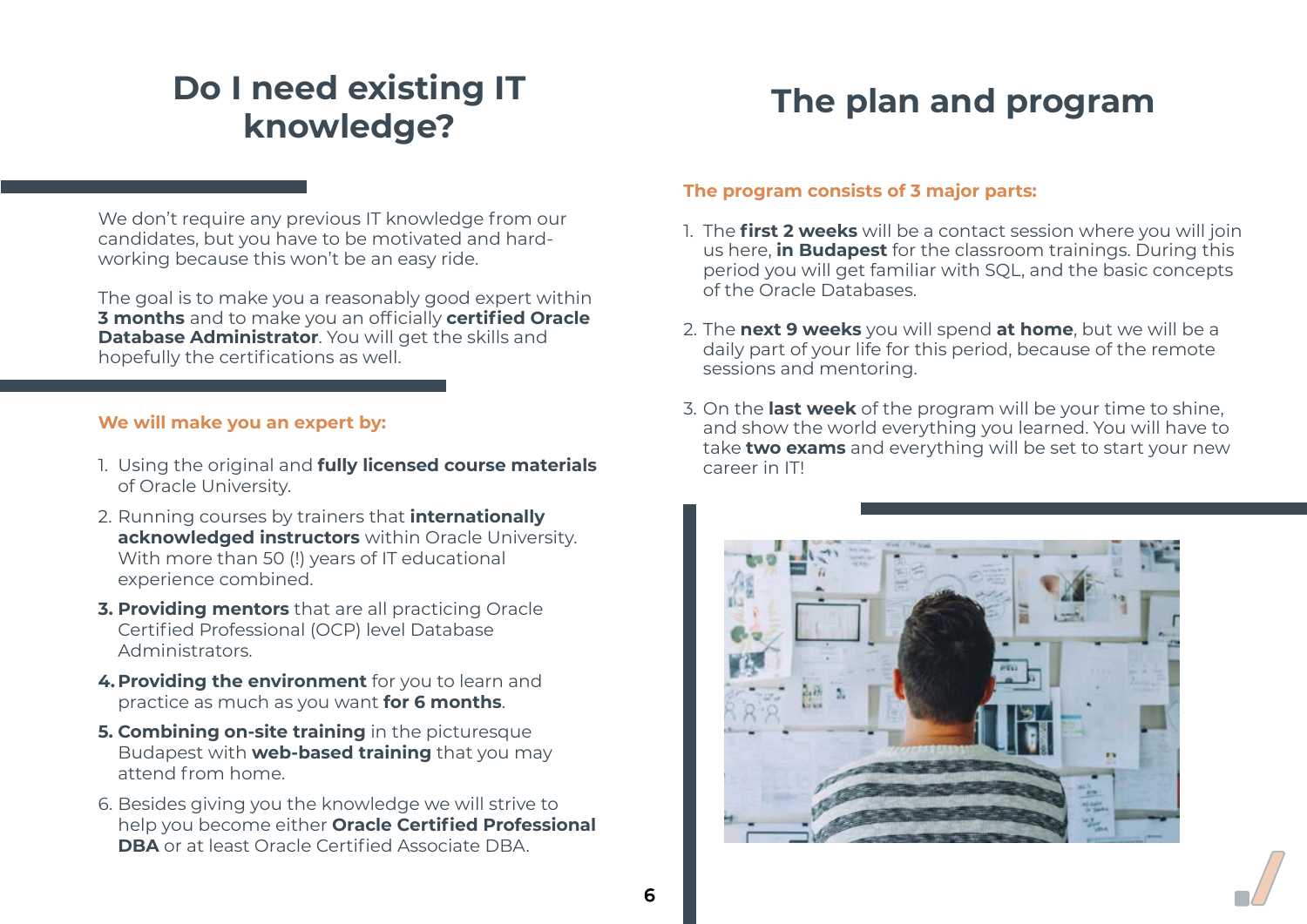

#### **Now let's see the details!**

7

#### **Week 1**

**Venue:** Budapest **Format:** In-class training

#### **Program:**

#### • Oracle Database 12c: Introduction to SQL

- Understand the basic concepts of relational databases ensure refined code by developers.
- Create reports of sorted and restricted data.
- Run data manipulation statements (DML).
- Control database access to specific objects.
- Manage schema objects.
- Manage objects with data dictionary views.
- Retrieve row and column data from tables.
- Control privileges at the object and system level.
- Create indexes and constraints; alter existing schema objects.
- Create and query external tables.
- Preparations for taking the Oracle Database 12c: SQL Fundamentals Certification Exam

- The basics of PL/SQL language
	- Declare PL/SQL Variables.
	- Write SQL Statements in a PL/SQL block.
	- Create Composite Data Types.
	- Create Explicit Cursors.
	- Organize into Packages.
	- Employ Triggers.
- Oracle Database 12c R2: Administration Workshop course
	- Create and manage an Oracle Database Instance.
	- Create and manage Storage Structures. • Configure the Oracle Network Environment.
	-
	- Create and manage users.
	- Monitor the database and manage performance.
	- Learn basic information on backup and recovery techniques.
	- Use the Oracle Support Workbench and My Oracle Support to update your Oracle Dătabase software.



#### **Week 2**

| <b>Venue:</b>  | <b>Budapest</b>   |
|----------------|-------------------|
| <b>Format:</b> | In-class training |

#### **Program:**

#### **• Taking the Oracle Database 12c: SQL Fundamentals Certification Exam**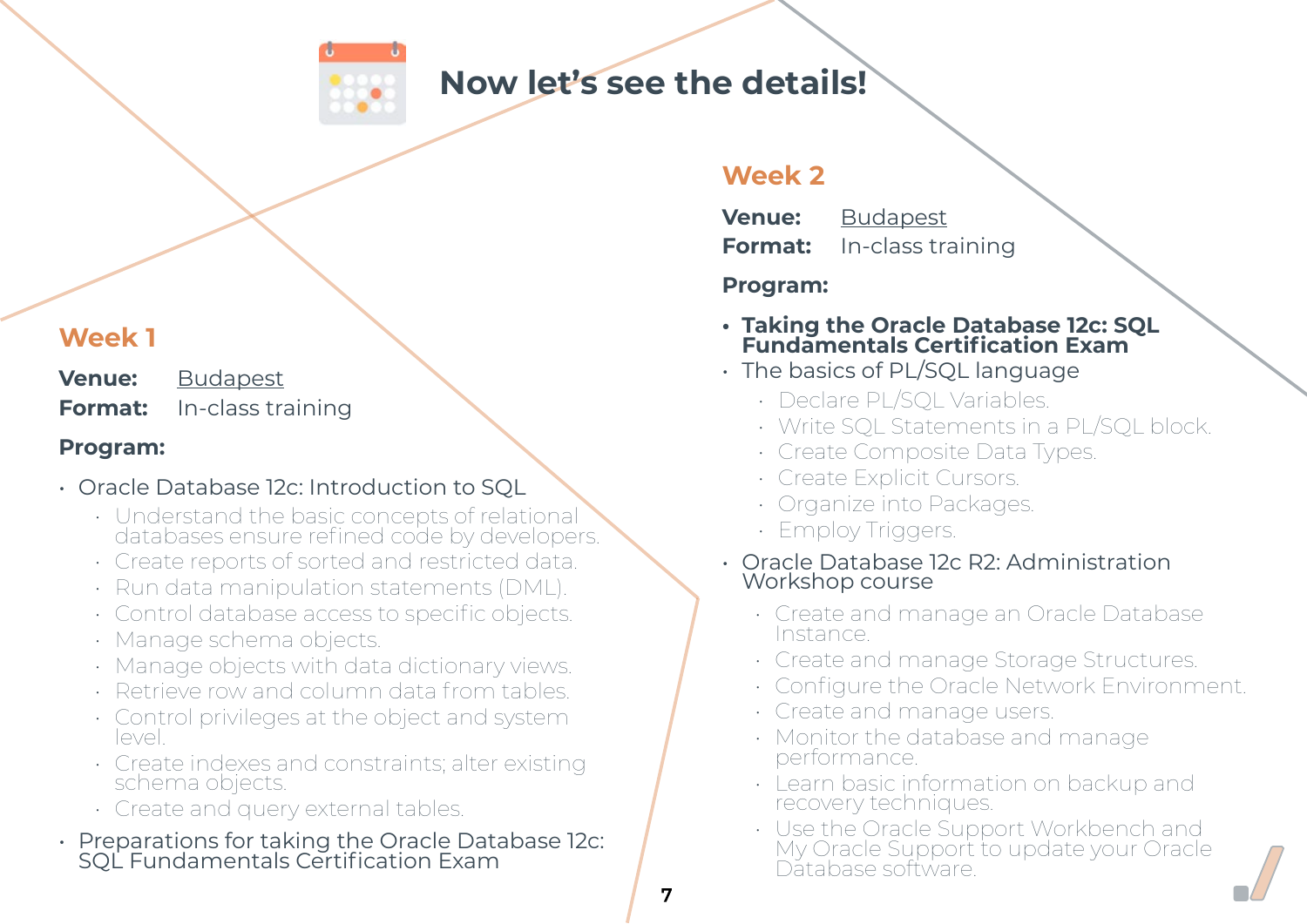- **Venue:** At home
- **Format:**  $3 \times 90$  minutes of remote training led by an instructor and a mentor

Self study of the learning materials

#### **Subject:**

## led by an instructor and a mentor e learning materials



- Oracle Database 12c: Backup and Recovery Workshop I. part:
	- Introduction to Backup and Recovery
	- Getting Started with RMAN
	- Recovery Manager Architecture
	- Starting and Interacting with the RMAN Client
	- Configuring the RMAN Environment
	- Configuring the RMAN Environment: Advanced Topics
	- Using Flashback Database and Restore Points

#### **Week 4**

| <b>Venue:</b> At home                                                                 |
|---------------------------------------------------------------------------------------|
| <b>Format:</b> 3 x 90 minutes of remote training<br>led by an instructor and a mentor |
| Self study of the learning material                                                   |

#### **Subject:**

8

- Oracle Database 12c: Backup and Recovery Workshop II. part:
	- Click to expand 8 RMAN Backup Concepts
	- Click to expand 9 Backing Up the Database
	- Click to expand 10 Backing Up the Database: Advanced Topics
	- Part IV Managing RMAN Backups
	- Reporting on RMAN Operations
	- Maintaining RMAN Backups and Repository Records
	- Managing a Recovery Catalog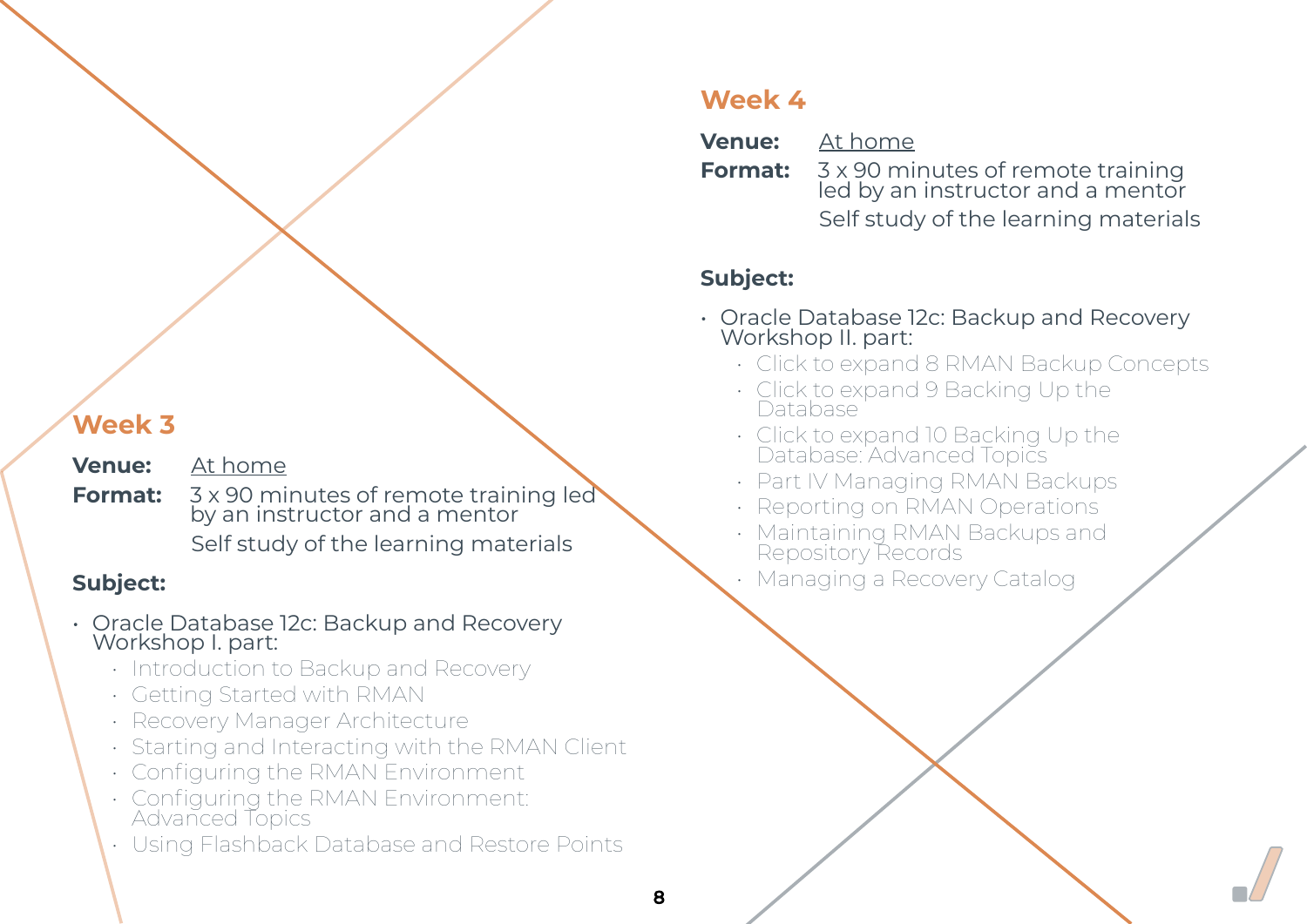**Venue:** At home

**Format:**  $3 \times 90$  minutes of remote training led by an instructor and a mentor Self study of the learning materials

#### **Subject:**

- Oracle Database 12c: Backup and Recovery Workshop III. part:
	- RMAN Data Repair Concepts
	- Diagnosing and Repairing Failures with Data Recovery Advisor
	- Validating Database Files and Backups
	- Performing Complete Database Recovery
	- Performing Flashback and Database Pointin-Time Recovery
	- Performing Block Media Recovery
	- Performing RMAN Recovery: Advanced Scenarios
	- Performing RMAN Tablespace Point-in-Time Recovery (TSPITR)
	- Recovering Tables and Table Partitions from RMAN Backups

#### **Week 6**

#### **Venue:** At home **Format:**  $3 \times 90$  minutes of remote training led by an instructor and a mentor Self study of the learning materials

#### **Subject:**

#### • Oracle Database 12c: Backup and Recovery

- Workshop IV. part
	- Tuning RMAN Performance
	- Troubleshooting RMAN Operations
	- Duplicating a Database
	-
	-
	- Transporting Data Across Platforms

• Duplicating a Database: Advanced Topics • Creating Transportable Tablespace Sets

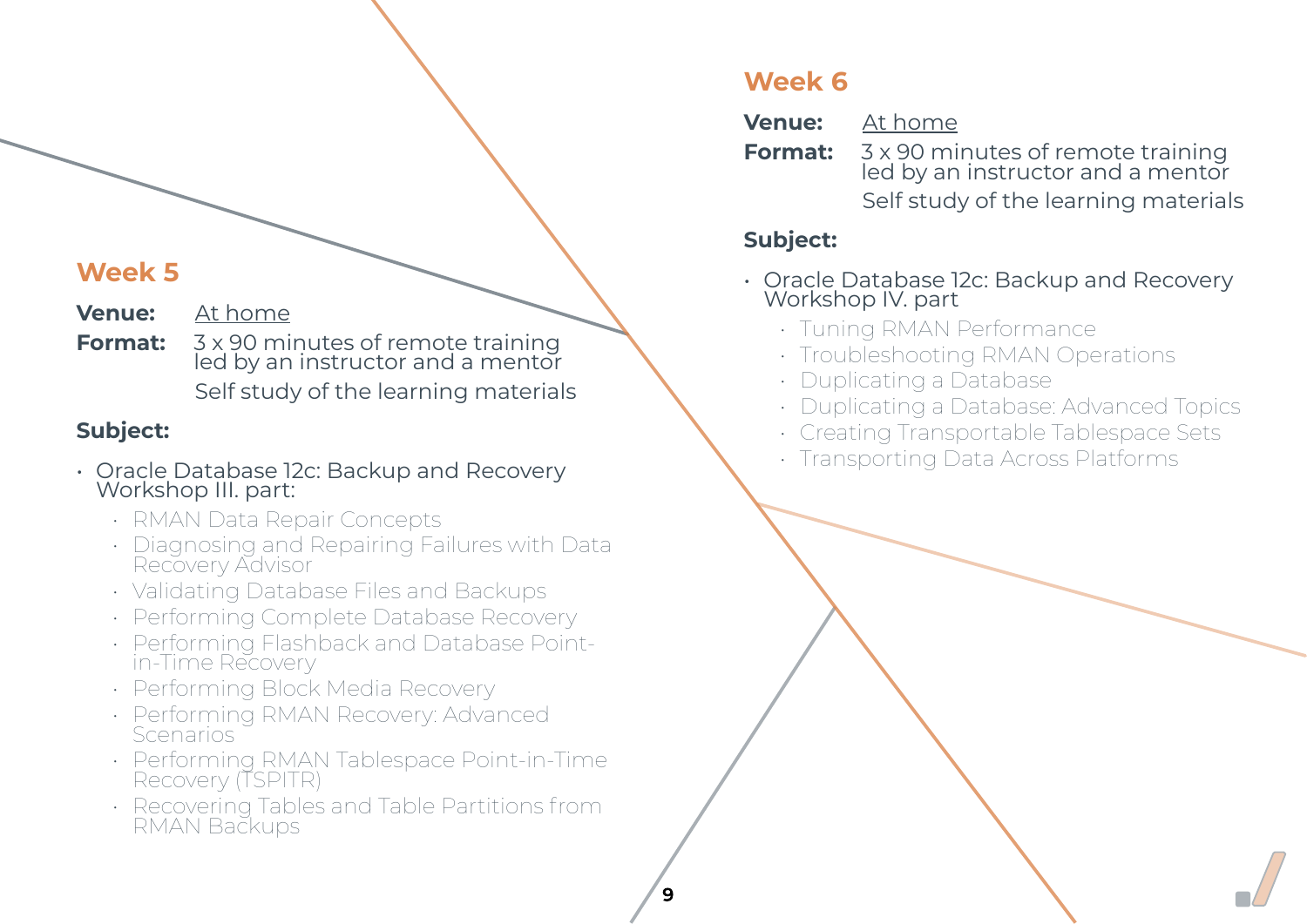- **Venue:** At home
- **Format:**  $3 \times 90$  minutes of remote training led by an instructor and a mentor Self study of the learning materials

#### **Subject:**

## **Format:**  $3 \times 90$  minutes of remote training Self study of the learning materials





- Oracle Database 12c: Backup and Recovery Workshop V. part:
	- Making User-Managed Database Backups
	- Performing User-Managed Database Flashback and Recovery
	- Performing User-Managed Recovery: Advanced Scenarios
	- Practices and exam preparations

#### **Week 8**

| <b>Venue:</b> | At home                                 |
|---------------|-----------------------------------------|
|               | <b>Enrmat:</b> $7 \times 90$ minutes of |

led by an instructor and a mentor

#### **Subject:**

10

- Oracle Database 12c R2: Managing Multitenant Architecture I. part:
	- Container and Pluggable Database Architecture Introduction
	- Configuring and Creating a CDB
	- Creating PDBs
	- Dropping PDBs
	- Migrating PDBs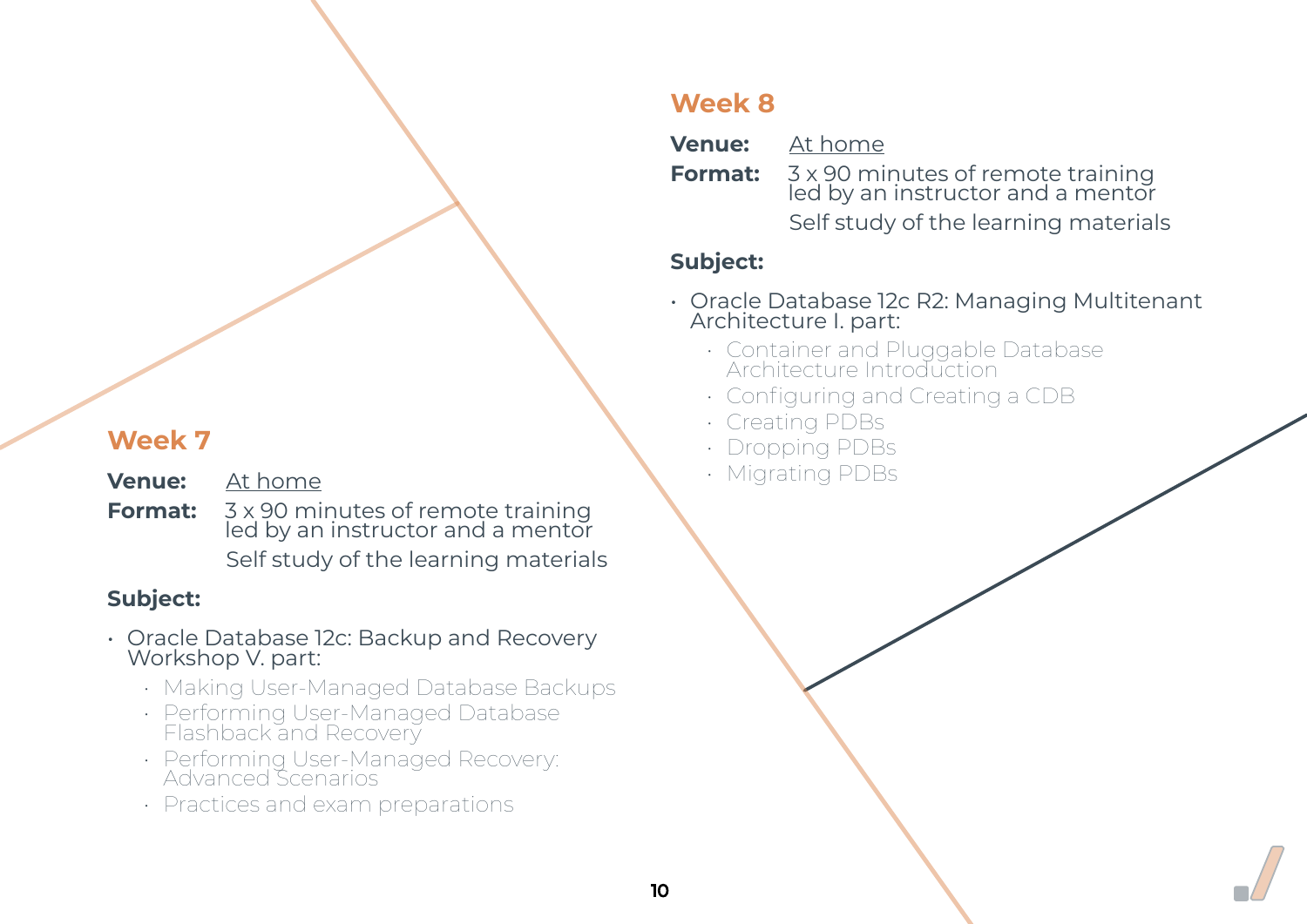- **Venue:** At home
- **Format:**  $3 \times 90$  minutes of remote training led by an instructor and a mentor Self study of the learning

#### **Subject:**

- Oracle Database 12c R2: Managing Multitenant Architecture II. part:
	- Managing a CDB and PDBs
	- Managing Storage in a CDB and PDBs
	- Managing Security in a CDB and PDBs

#### **Format:**  $3 \times 90$  minutes of remote training led by an instructor and a mentor Self study of the learning materials



#### **Week 10**

- **Venue:** At home
	- - -

#### **Subject:**

- Oracle Database 12c R2: Managing Multitenant Architecture III. part:
	- Managing Availability
	- Managing Performance • Exporting and Importing Data
	-
	- Loading Data
	- Auditing Operations
	- Scheduling Jobs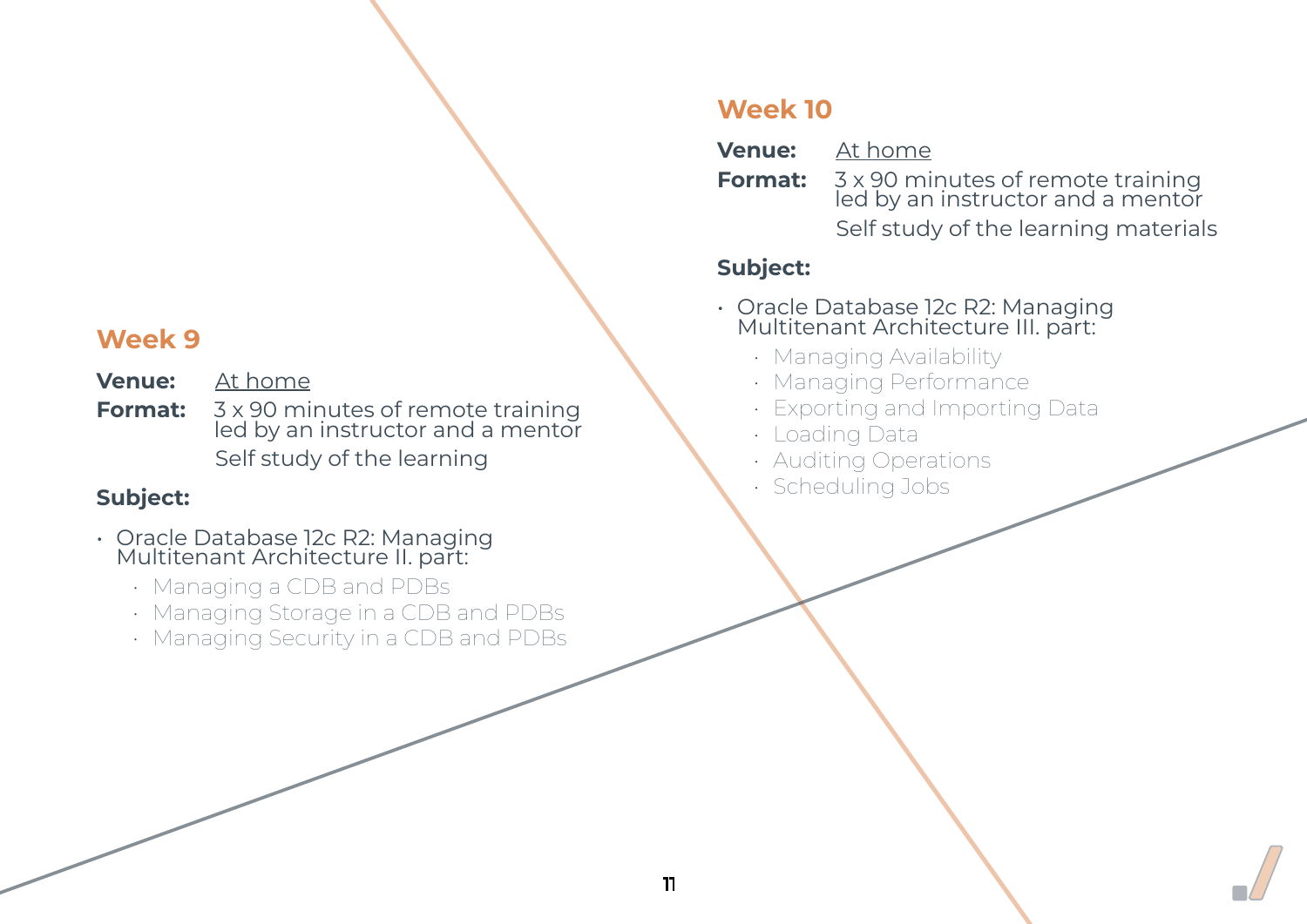

- **Venue:** At home
- **Format:**  $3 \times 90$  minutes of remote training led by an instructor and a mentor Self study of the learning materials

#### **Subject:**

- Oracle Database 12c R2: Managing Multitenant Architecture IV. part:
	- Oracle Database Cloud Service: Overview
	- Practices and exam preparations

#### **Week 12**

| <b>Venue:</b> | <b>Budapest</b>                  |
|---------------|----------------------------------|
|               | <b>Format:</b> Mentoring combine |

#### **Program:**

 $12<sup>2</sup>$ 

- Summary and clarifications for the following 3 subjects (courses):
	- Oracle Database 12c R2: Administration Workshop course
	- Oracle Database 12c: Backup and Recovery Workshop
	- Oracle Database 12c R2: Managing Multitenant Architecture
- Preparations for the Oracle Certified Associate (OCA) exam
- **• Take the Oracle Certified Database Associate exam**
- Further preparations for the Oracle Certified Professional (OCP) exam
- **• Take the Oracle Certified Database Professional exam**
- Final clarifications, summarizations and focus on real life DBA problems rather than focusing on exams
- Getting ready for doing real-life Oracle DBA jobs.

#### ed with In-class training

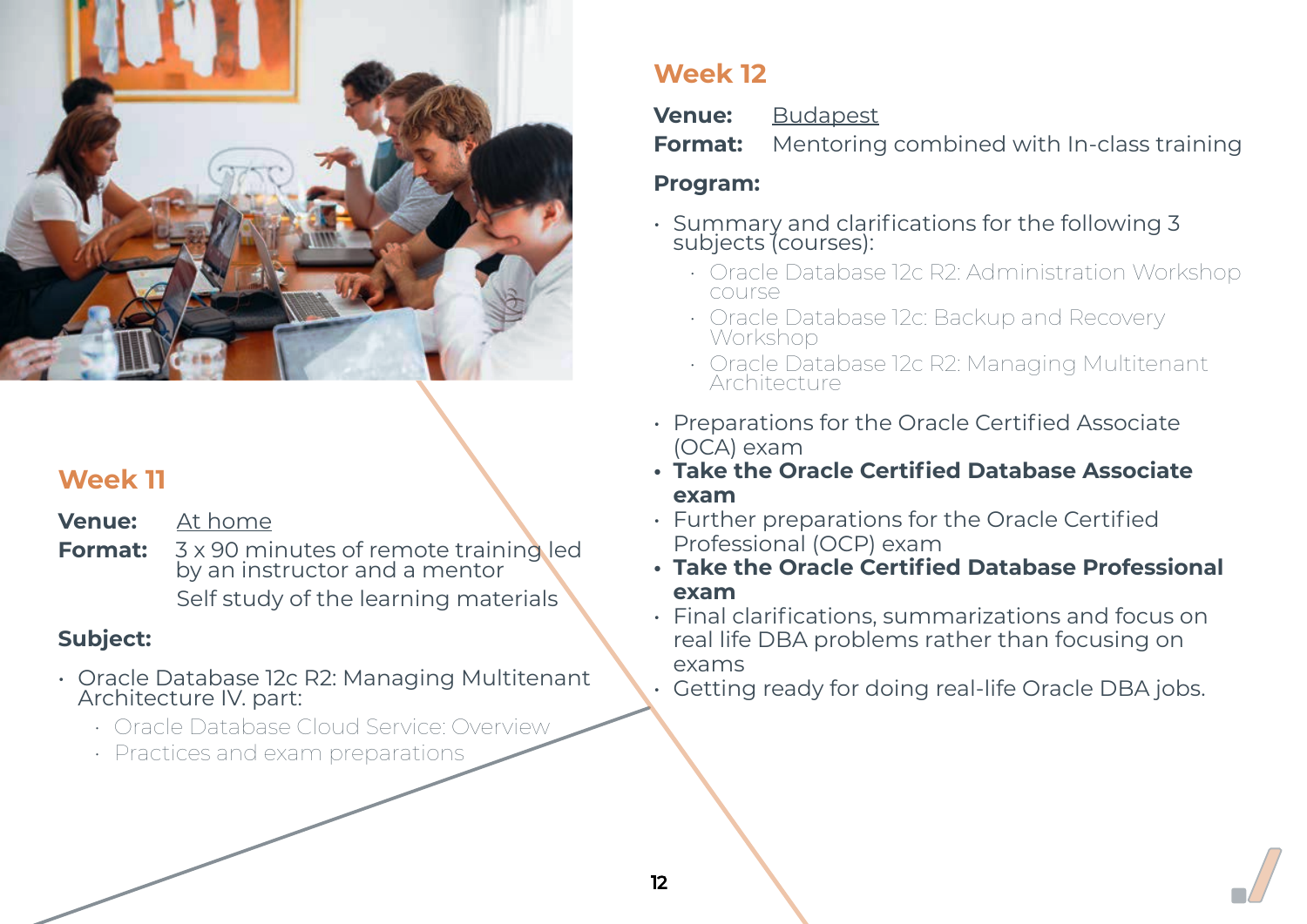## **Get certified!**

<span id="page-13-0"></span>





#### **The list of certification exams you will take:**

Oracle Database SQL Certified Associate [Read more about it! >>](https://education.oracle.com/products/trackp_457)

Oracle Database 12c Administrator Certified Associate [Read more about it! >>](https://education.oracle.com/products/trackp_248)

Oracle Database 12c Administrator Certified Professional [Read more about it! >>](https://education.oracle.com/oracle-database-12c-administrator-certified-professional/trackp_249)



A vital part of the training is the **certification exams** at the end. Throughout the program you will learn from official Oracle learning materials, with professional Oracle instructors.

We created the curriculum and the mentoring sessions in order to prepare you for the exams. Industry professionals usually have 2-3 years of experience before they try to take the Oracle Certified Professional exam, so it is very important to take the exam preparation seriously.

Oracle Professional Certification is an asset every employer likes to see. It is an official and **industry-acknowledged proof** of expertise.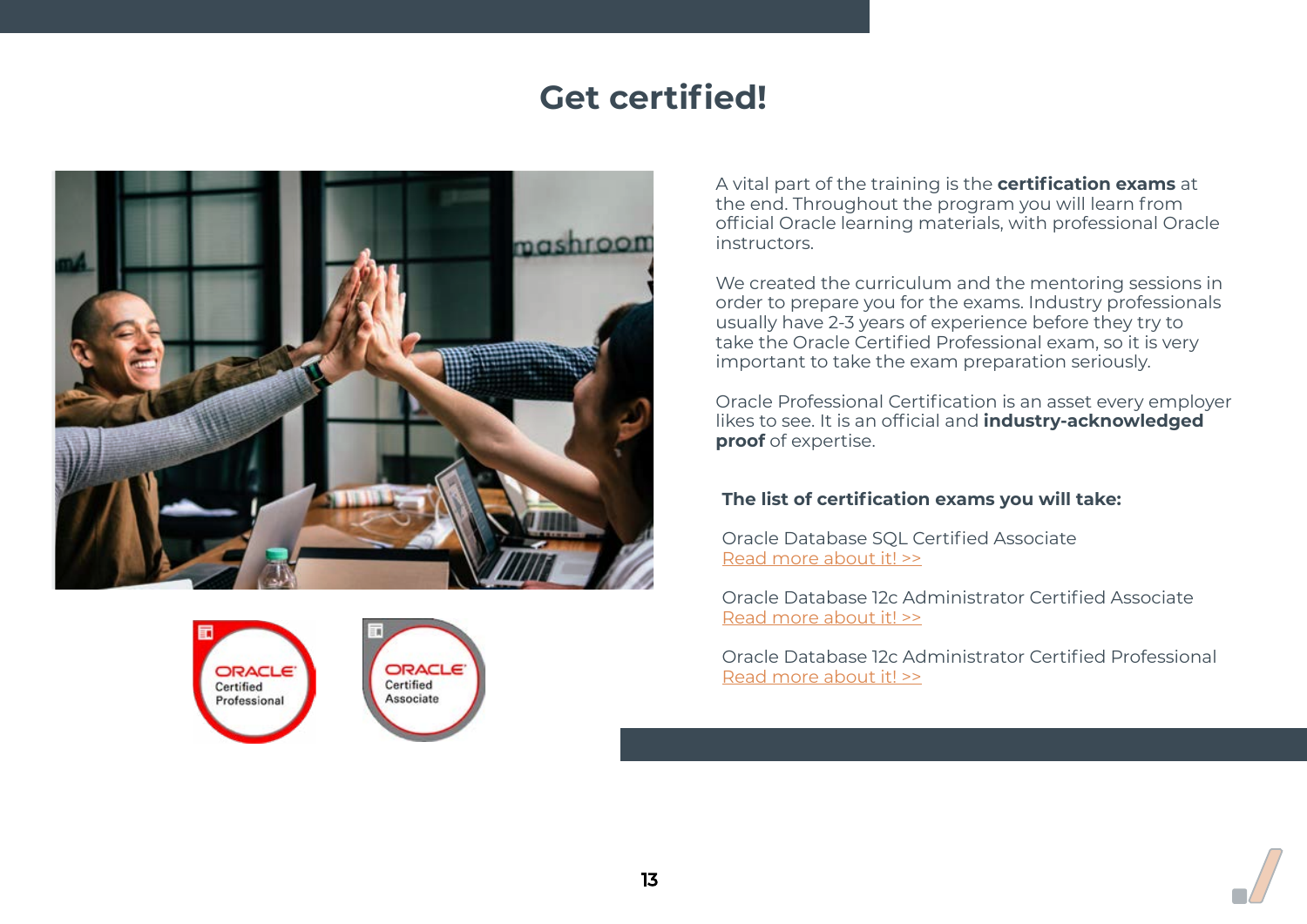## **Foreword to Aptitude Assessment for Oracle DBA-s**

#### <span id="page-14-0"></span>**For starters!**

Your previous education or your existing IT skills do not matter: you may or may not be talented for this type of job. If your talents lay elsewhere, then it would be a pity for you to study Database Administration: you may not like this, or you may not be successful enough here.

For this to avoid, we have developed a test that measures your aptitude for the job role of a System Administrator, a Database Administrator or System Engineer. This is neither an IQ test, nor do we test somebody's skills or talent in say Java Programming. We will let others do this. We would just like you to avoid making the wrong choice.

So if you consider becoming an Oracle Database Administrator, and if you consider joining our program, then please answer the questions and **take our DBA Aptitude Test**. Let us measure your results and we will tell you if we can help you become a successful Oracle DBA or not.

**Why spend your money and your time on studying the wrong subject?**





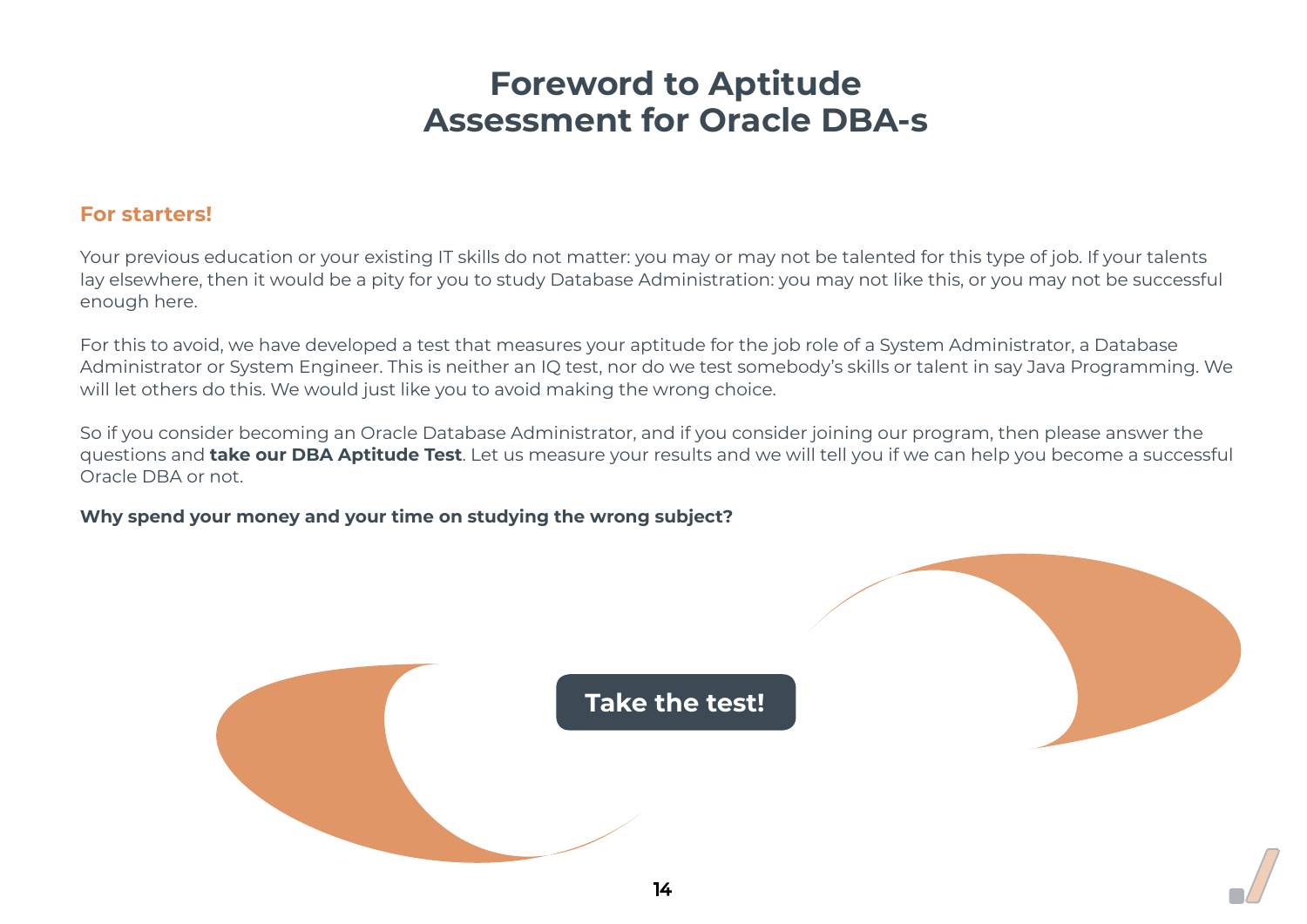#### **Am I talented to become a DBA? Is it the right choice for me?**

Like we have mentioned earlier, performing Oracle Database Administration and Java Programming are rather different. They require different type of skills and talent. One could be a gifted Database Administrator but a poor Programmer or vice versa. So there is a serious challenge of making the right choice. You should not spend considerable time and money trying to become an expert in the area that may not quite suite you later.

▶ We do not want and do not plan to measure your IQ or your talent in general.

The speed of changes in IT is astonishing. This forces all the participants to continuously learn. Furthermore: you speed up learning new technologies, your ability to constantly improve your knowledge, your desire to go ahead and explore is getting more important than knowing facts.

- ▶ Such a tool has never been seen before. We have invented and developed this technique ourselves. So the early results might not be quite trustworthy. Yet we are confident that over time the findings will be getting more and more precise, hence more and more useful.
- We would of course like many of you to attend our training course. We are a training center, we do it for a living. We need revenues. But it would not be fair to accept students that might

#### **It is crucial for us to stress some facts before you would start our Aptitude Assessment:**

We will do much less: we hope to **measure how quickly you can learn system administration tasks**.

- ▶ Our aim is to measure the speed of learning new things, rather than measuring existing knowledge. So it may often be the case that someone with much less experience gets better results than the more experienced colleagues. This is absolutely normal.
- If The results may only be trustworthy if you answer correctly the questionnaire before the tests. Please don't try to fool the system: this is not a race among competitors but rather a tool that measures your capabilities. Coming to a wrong conclusion is bad for all parties.



be better off in a different job role. Therefore if your results are not so good, please don't view this as our ignorance, but rather as our attempt to protect your time and money.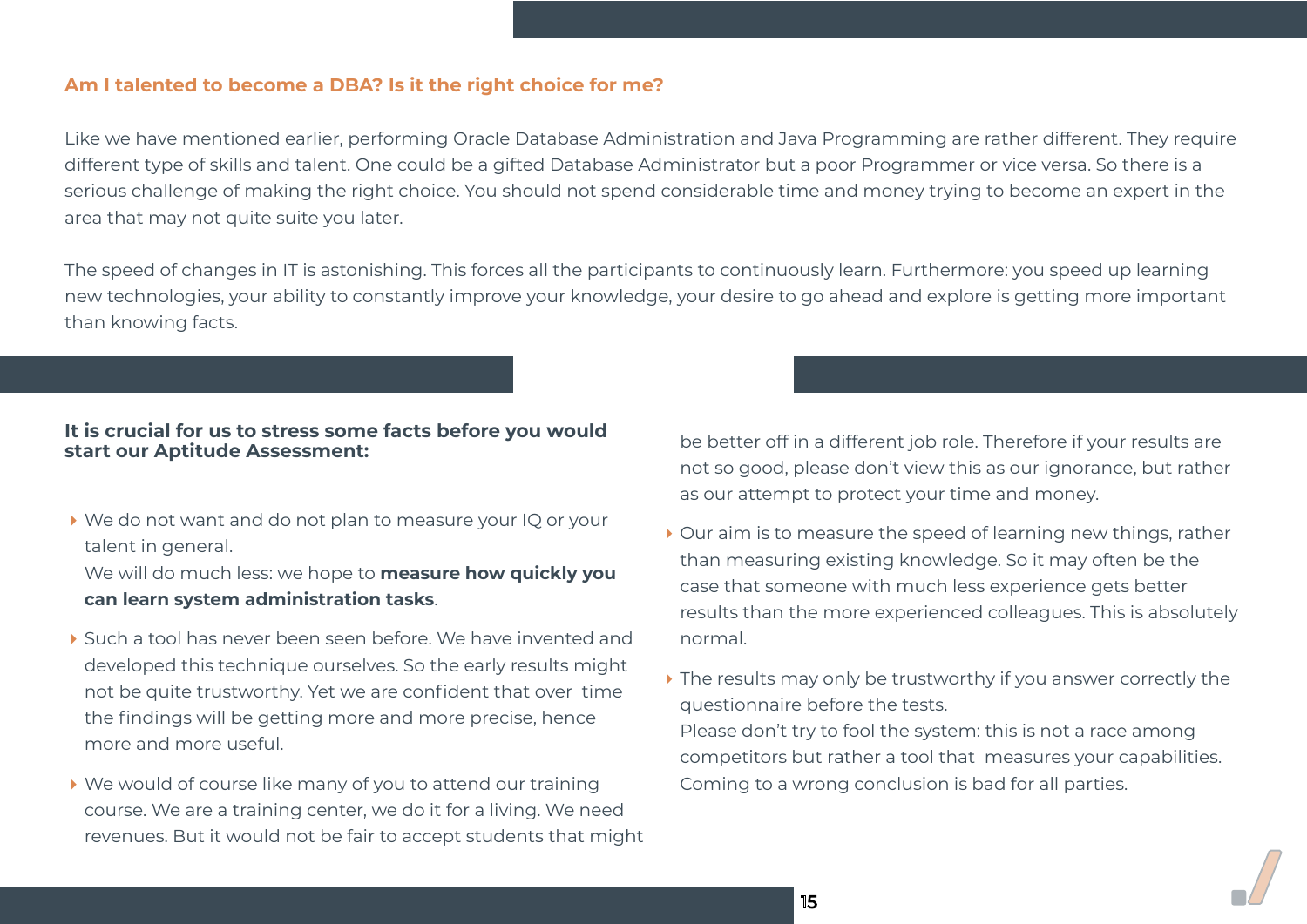#### **What type of IT job to choose? Which one fits me more?**

Every classification can be questioned, but we can somewhat oversimplify this in order to say there are:

*• programmers* who mostly write and maintain application

To some extent, we may say if you feel more **like an artist**  (a painter or a sculptor), if you wish to create a code of your own, then programming is the way to go.

*• program administrators* who put together systems, fix problems and let the systems run safely

If you feel more **like a doctor**, somebody who wishes to heel systems, who controls them, who can enjoy the perfection of smooth operation, even if it's a code written by others, then you might consider rather becoming a system administrator of some kind.



With this oversimplification in the IT you may become similar to an artist or to a doctor, depending on your nature, on your preferences and skills.





#### **What does a Database Administrator do? What are the good and bad sides of this role?**

The majority of the software systems are built around data. They collect, modify, display the data. Or they help to make decisions based on that data. Prevalently the data is kept in software systems called databases. The majority of those really big databases are Oracle Relational Database Management Systems, (Oracle RDBMS). The Database Management Systems need experts to take care of them. They are the **masters and the guardians of data**, often the **wizards of data protection and data processing**. They are called Database Administrators.

We think that it is very important to emphasize, that being a programmer (in Java, Javascript, .NET or any other language) is not your only choice. There is a dire need for Database Administrators as well.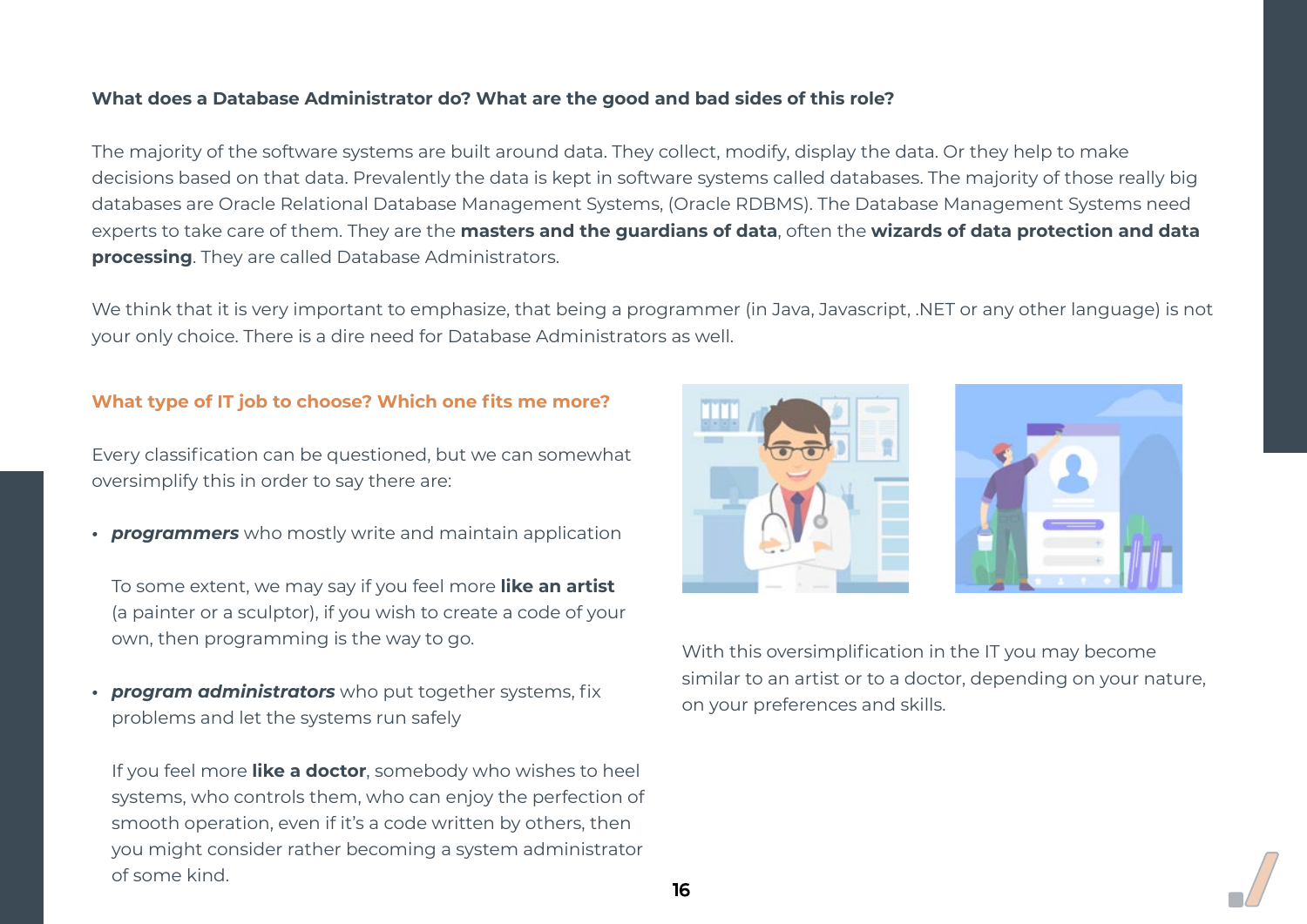Once you've decided that you are to become an administrator, then there are still several options to choose from.

#### **You may become a:**

- Operating System Administrator (for UNIX, Linux, Windows..)
- Database Administrator (for Oracle, Microsoft SQL Server, IBM DB2, MySQL, Postgres…)
- Application Server and other Middle Tier System Administrator (for Weblogic, Websphere, …)
- Network Administrator (for Cisco, Huawei, …)
- Storage Subsystem Administrator (for EMC, IBM, Network Appliance, …)
- Backup System Administrator

- Because the labor market needs many Oracle Database Administrators worldwide
- An Oracle Database software is beautiful. It's one of the crown jewels of the software industry.

Later we plan to offer pre-qualifications for many of the above, but at the moment **we offer a 12 week training program** for you to become an Oracle Database Administrator.

Why we have started with this one if there are so many other options as well?

#### **We have 8 important arguments:**

- We deal with it for more than 20 years now and we are simply in love with it. We are convinced that you will enjoy it as well if you'll learn it from us.
- It is a product that is pretty stable for more than  $25$ years now. New features are permanently added to it, but the previous facts and features are still valid and useful. So your knowledge will likely be a good long term investment.
- In The Oracle Database is the number one choice among the database products for at least 25 years. The market share does not seem to shrink. To a much lesser extent, but this knowledge will even be useful should you administer other relational database systems.
- Because Oracle Corporation gave us the licenses to run this program using their courseware and software.
- Because we have instructors who continuously have taught Oracle DBAs from 1992 up until today. In 36 different countries, we have trained thousands of Oracle DBA experts.
- ▶ Our mentors are Oracle Certified Professional (OCP) DBAs and one is even an Oracle Certified Master (OCM) DBA. You will hardly find so qualified group to conduct training elsewhere in the world.